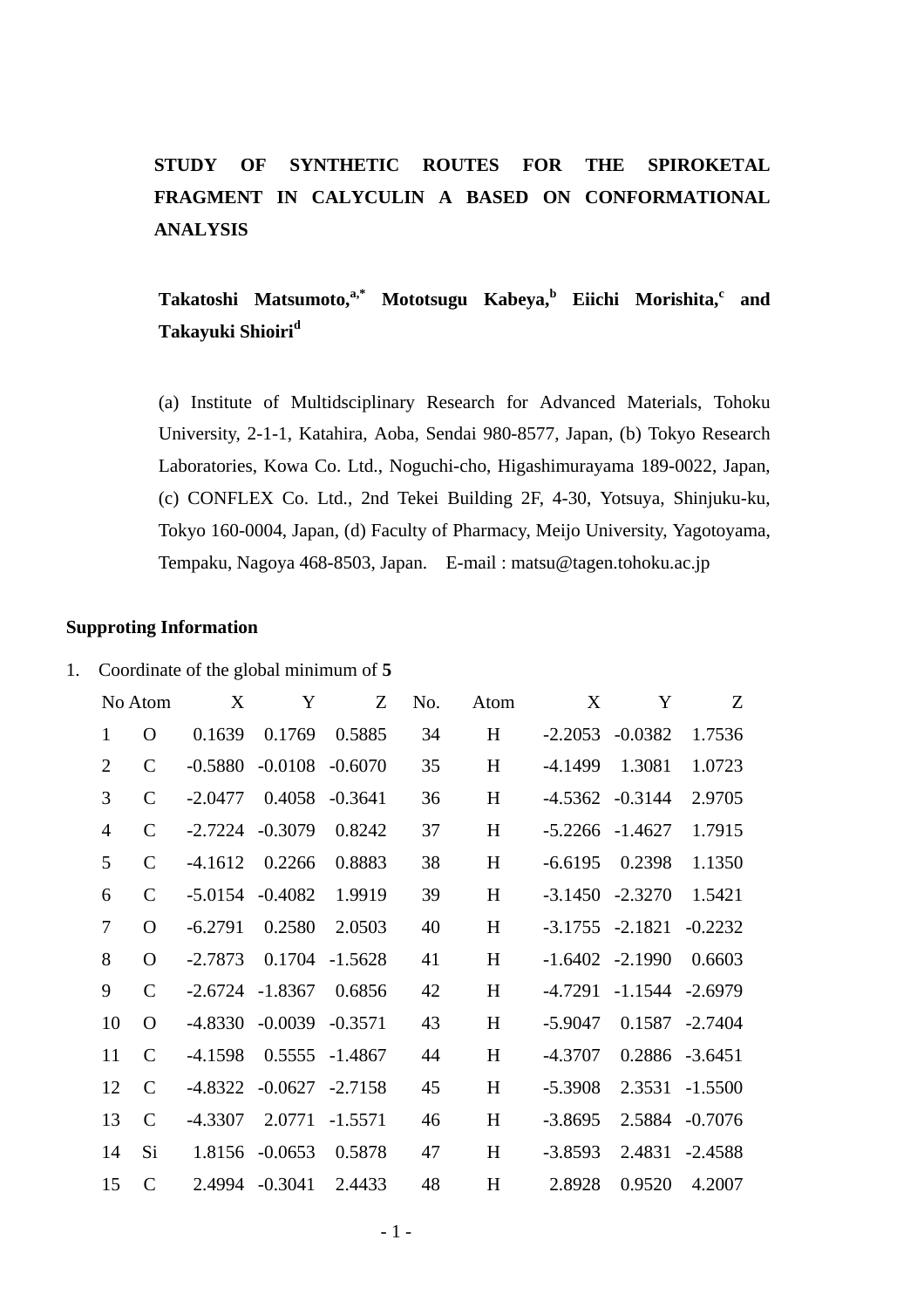|    | 16             | $\mathcal{C}$ | 2.5829                              | 1.0711            | 3.1556         | 49  | H    | 1.6143 | 1.5848                 | 3.1564    |
|----|----------------|---------------|-------------------------------------|-------------------|----------------|-----|------|--------|------------------------|-----------|
|    | 17             | $\mathbf C$   | 1.5287                              | $-1.1865$         | 3.2656         | 50  | H    | 3.3138 | 1.7339                 | 2.6791    |
|    | 18             | $\mathcal{C}$ | 3.9032                              | $-0.9451$         | 2.4619         | 51  | H    | 1.4440 | $-2.1985$              | 2.8614    |
|    | 19             | $\mathcal{C}$ | 2.2287                              | $-1.5141$         | $-0.5373$      | 52  | H    | 0.5205 | $-0.7566$              | 3.2953    |
|    | 20             | $\mathsf{C}$  | 2.5888                              | $-1.3113$         | $-1.8857$      | 53  | H    | 1.8732 | $-1.2837$              | 4.3021    |
|    | 21             | $\mathsf{C}$  | 2.8737                              | $-2.3857$         | $-2.7341$      | 54  | H    | 4.2707 | $-1.0469$              | 3.4899    |
|    | 22             | $\mathcal{C}$ | 2.7927                              | $-3.6899$         | $-2.2601$      | 55  | H    | 3.9030 | $-1.9467$              | 2.0204    |
|    | 23             | $\mathcal{C}$ | 2.4186                              | $-3.9198$         | $-0.9409$      | 56  | H    | 4.6338 | $-0.3401$              | 1.9150    |
|    | 24             | $\mathbf C$   | 2.1334                              | $-2.8452$         | $-0.0918$      | 57  | H    | 2.6457 | $-0.3085$              | $-2.3085$ |
|    | 25             | $\mathbf C$   | 2.6478                              | 1.4812            | $-0.1080$      | 58  | H    | 3.1526 | $-2.1992$              | $-3.7681$ |
|    | 26             | $\mathsf{C}$  | 4.0100                              | 1.4860            | $-0.4644$      | 59  | H    | 3.0114 | $-4.5251$              | $-2.9196$ |
|    | 27             | $\mathcal{C}$ | 4.6179                              | 2.6396            | $-0.9663$      | 60  | H    | 2.3415 | -4.9384                | $-0.5691$ |
|    | 28             | $\mathbf C$   | 3.8800                              | 3.8102            | $-1.1161$      | 61  | H    | 1.8281 | $-3.0793$              | 0.9242    |
|    | 29             | $\mathcal{C}$ | 2.5340                              | 3.8304            | $-0.7625$      | 62  | H    | 4.6185 | 0.5881                 | $-0.3626$ |
|    | 30             | $\mathsf{C}$  | 1.9227                              | 2.6784            | $-0.2608$      | 63  | H    | 5.6699 | 2.6223                 | $-1.2394$ |
|    | 31             | H             | $-0.5464$                           | $-1.0541$         | $-0.9431$      | 64  | H    | 4.3545 | 4.7070                 | $-1.5052$ |
|    | 32             | H             | $-0.1827$                           | 0.6026            | -1.4234        | 65  | H    | 1.9574 | 4.7451                 | $-0.8736$ |
|    | 33             | H             | $-2.0322$                           |                   | 1.4836 -0.1569 | 66  | H    | 0.8705 | 2.7323                 | 0.0151    |
|    |                |               |                                     |                   |                |     |      |        |                        |           |
| 2. |                |               | Coordinate of the 29th minimum of 5 |                   |                |     |      |        |                        |           |
|    |                | No Atom       | X                                   | Y                 | Z              | No. | Atom | X      | Y                      | Z         |
|    | $\mathbf{1}$   | $\mathbf{O}$  |                                     | $-0.1922 -0.2777$ | 0.2848         | 34  | H    |        | 1.9420 -1.6431         | $-0.4748$ |
|    | $\mathbf{2}$   | $\mathbf C$   | 0.7669                              | 0.6223            | 0.8263         | 35  | H    |        | 3.8276 -0.6266 -1.6882 |           |
|    | 3              | $\mathsf{C}$  | 2.1115                              | 0.4408            | 0.1038         | 36  | H    |        | 4.0423 -3.0907         | $-1.1739$ |
|    | $\overline{4}$ | $\mathbf C$   | 2.6380                              | $-1.0076$         | 0.0871         | 37  | H    | 5.0387 | $-2.6647$              | 0.2441    |
|    | 5              | $\mathbf C$   | 3.9812                              | $-0.9697$         | $-0.6576$      | 38  | H    | 6.3445 | $-1.4424$              | $-1.1973$ |
|    | 6              | $\mathcal{C}$ | 4.6909                              | $-2.3264$         | $-0.7364$      | 39  | H    |        | 3.1308 -2.6240         | 1.4708    |
|    | $\tau$         | $\mathbf{O}$  | 5.8518                              | $-2.2030$         | $-1.5617$      | 40  | H    | 3.4601 | $-1.0097$              | 2.1216    |
|    | $8\,$          | $\mathbf{O}$  | 3.0684                              | 1.3037            | 0.7200         | 41  | H    | 1.8020 | $-1.6223$              | 2.0096    |
|    | 9              | $\mathbf C$   | 2.7705                              | $-1.5912$         | 1.5015         | 42  | H    | 5.3049 | 1.4775                 | 2.0543    |
|    | 10             | $\mathbf{O}$  | 4.8794                              | $-0.0550$         | $-0.0151$      | 43  | H    | 6.3274 | 2.0003                 | 0.7167    |
|    | 11             | $\mathbf C$   | 4.3593                              | 1.2701            | 0.1107         | 44  | H    | 4.9692 | 3.0196                 | 1.2688    |
|    | 12             | $\mathbf C$   | 5.2958                              | 1.9903 1.0850     |                | 45  | H    | 5.3897 | 2.0320 -1.6523         |           |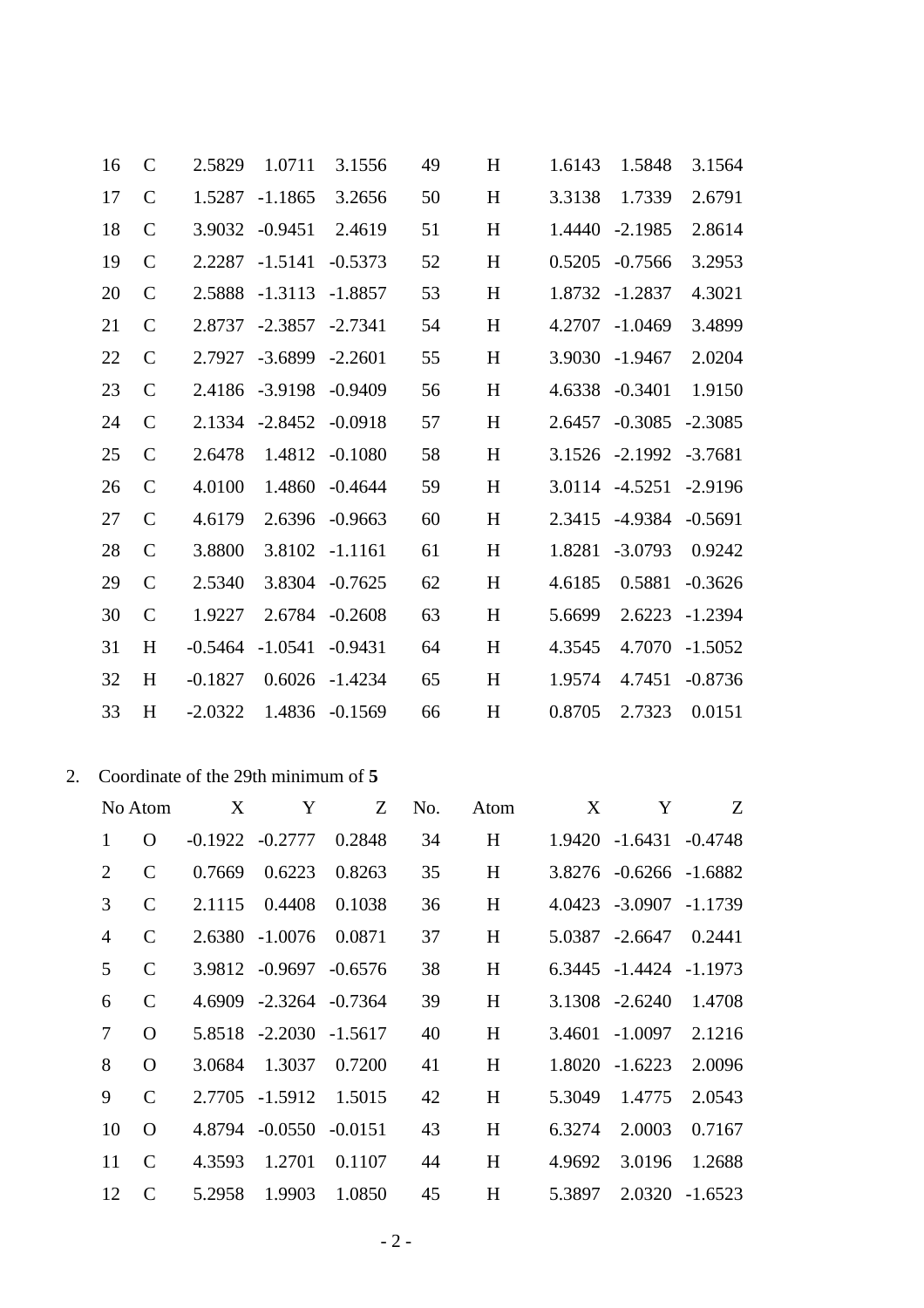| 13             | $\mathbf C$   | 4.3812                                | 2.0222    | $-1.2248$      | 46  | H    | 3.7298    | 1.5626             | $-1.9734$      |
|----------------|---------------|---------------------------------------|-----------|----------------|-----|------|-----------|--------------------|----------------|
| 14             | Si            | $-1.8265$                             | 0.0012    | 0.4952         | 47  | H    | 4.0334    | 3.0533             | $-1.0996$      |
| 15             | $\mathsf{C}$  | $-2.3941$                             | $-0.0172$ | 2.3710         | 48  | H    | $-2.0416$ | $-1.2587$          | 4.1510         |
| 16             | $\mathsf{C}$  | $-1.7420$                             | $-1.2259$ | 3.0967         | 49  | H    | $-0.6476$ | $-1.1730$          | 3.0709         |
| 17             | $\mathsf{C}$  | $-1.9569$                             | 1.2624    | 3.1226         | 50  | H    | $-2.0389$ | $-2.1794$          | 2.6447         |
| 18             | $\mathcal{C}$ | $-3.9272$                             | $-0.1712$ | 2.5163         | 51  | H    | $-2.4093$ | 2.1654             | 2.7033         |
| 19             | $\mathsf{C}$  | $-2.2639$                             | 1.5440    | $-0.4818$      | 52  | H    | $-0.8711$ | 1.3991             | 3.1021         |
| 20             | $\mathbf C$   | $-3.2089$                             | 2.4920    | $-0.0566$      | 53  | H    | $-2.2546$ | 1.2161             | 4.1771         |
| 21             | $\mathsf{C}$  | $-3.4977$                             | 3.6228    | $-0.8284$      | 54  | H    | $-4.2224$ | $-0.1580$          | 3.5724         |
| 22             | $\mathbf C$   | $-2.8527$                             | 3.8275    | $-2.0440$      | 55  | H    | $-4.4759$ | 0.6328             | 2.0180         |
| 23             | $\mathsf{C}$  | $-1.9197$                             | 2.8999    | $-2.4930$      | 56  | H    | $-4.2812$ | $-1.1205$          | 2.0984         |
| 24             | $\mathbf C$   | $-1.6299$                             | 1.7708    | $-1.7226$      | 57  | H    | $-3.7481$ | 2.3772             | 0.8788         |
| 25             | $\mathsf{C}$  | $-2.7100$                             | $-1.4185$ | $-0.3919$      | 58  | H    | $-4.2323$ | 4.3437             | $-0.4778$      |
| 26             | $\mathbf C$   | $-2.0984$                             | $-2.6833$ | $-0.4872$      | 59  | H    | $-3.0809$ | 4.7053             | $-2.6422$      |
| 27             | $\mathsf{C}$  | $-2.7401$                             | $-3.7443$ | $-1.1307$      | 60  | H    | $-1.4183$ | 3.0492             | $-3.4456$      |
| 28             | $\mathbf C$   | $-4.0011$                             | $-3.5615$ | $-1.6912$      | 61  | H    | $-0.9012$ | 1.0585             | $-2.1106$      |
| 29             | $\mathcal{C}$ | $-4.6217$                             | $-2.3177$ | $-1.6109$      | 62  | H    | $-1.1104$ | $-2.8561$          | $-0.0620$      |
| 30             | $\mathsf{C}$  | $-3.9835$                             | $-1.2540$ | $-0.9675$      | 63  | H    | $-2.2523$ | $-4.7134$          | $-1.1953$      |
| 31             | H             | 0.8864                                | 0.4459    | 1.9015         | 64  | H    | $-4.4987$ | $-4.3866$          | $-2.1933$      |
| 32             | H             | 0.4550                                | 1.6697    | 0.7137         | 65  | H    | $-5.6042$ | $-2.1718$          | $-2.0520$      |
| 33             | $H_{\rm}$     | 1.9512                                | 0.7627    | $-0.9332$      | 66  | H    | -4.4977   | $-0.2948$          | $-0.9281$      |
|                |               |                                       |           |                |     |      |           |                    |                |
|                |               | Coordinate of the global minimum of 6 |           |                |     |      |           |                    |                |
|                | No Atom       | X                                     | Y         | Z              | No. | Atom | X         | Y                  | Z              |
| $\mathbf{1}$   | $\mathbf{O}$  | 0.7615                                | $-0.1367$ | $-0.0146$      | 37  | H    | $-1.1613$ | 0.8713             | 1.5419         |
| $\overline{2}$ | $\mathbf C$   | 0.4646                                | 1.2364    | 0.2205         | 38  | H    | $-1.8177$ | $-0.3186 - 0.4917$ |                |
| 3              | $\mathsf{C}$  | $-1.0225$                             | 1.3849    | 0.5819         | 39  | H    | $-3.5244$ | 0.5385             | 1.0523         |
| $\overline{4}$ | $\mathbf C$   | $-1.9883$                             |           | 0.7638 -0.4462 | 40  | H    | $-5.5061$ |                    | 0.6279 -0.3361 |
|                |               |                                       |           |                |     |      |           |                    |                |

 $\overline{3}$ .

| $\mathbf{1}$ | $\Omega$                    | $0.7615 - 0.1367 - 0.0146$    |                            | 37 | H |
|--------------|-----------------------------|-------------------------------|----------------------------|----|---|
| 2            | $\mathcal{C}$               | 0.4646 1.2364 0.2205          |                            | 38 | H |
| 3            | $\mathcal{C}$               | $-1.0225$ 1.3849 0.5819       |                            | 39 | H |
| 4            | $\mathcal{C}$               |                               | $-1.9883$ 0.7638 $-0.4462$ | 40 | H |
| 5            | C                           | -3.4111 1.0298 0.0798         |                            | 41 | H |
| 6            | C                           | -4.5328  0.4980  -0.8258      |                            | 42 | H |
| 7            | $\Omega$                    | $-4.3414$ $-0.8582$ $-1.2030$ |                            | 43 | H |
| 8            | S.                          | $-4.7348$ $-2.0188$ $-0.1313$ |                            | 44 | H |
| 9            | $\mathcal{C}_{\mathcal{C}}$ | $-4.4412$ $-3.4111$ $-1.1936$ |                            | 45 | H |

| I | $-1.1613$ |                               | 0.8713 1.5419 |
|---|-----------|-------------------------------|---------------|
| I |           | $-1.8177$ $-0.3186$ $-0.4917$ |               |
| I | $-3.5244$ |                               | 0.5385 1.0523 |
| I |           | $-5.5061$ $0.6279$ $-0.3361$  |               |
| I |           | -4.5969 1.0951 -1.7424        |               |
| I |           | $-5.1042$ $-3.3419$ $-2.0580$ |               |
| I |           | $-4.6570 -4.3202 -0.6285$     |               |
| I |           | $-3.3946$ $-3.4035$ $-1.5040$ |               |
| I |           | $-1.9194$ 2.4178 $-1.8868$    |               |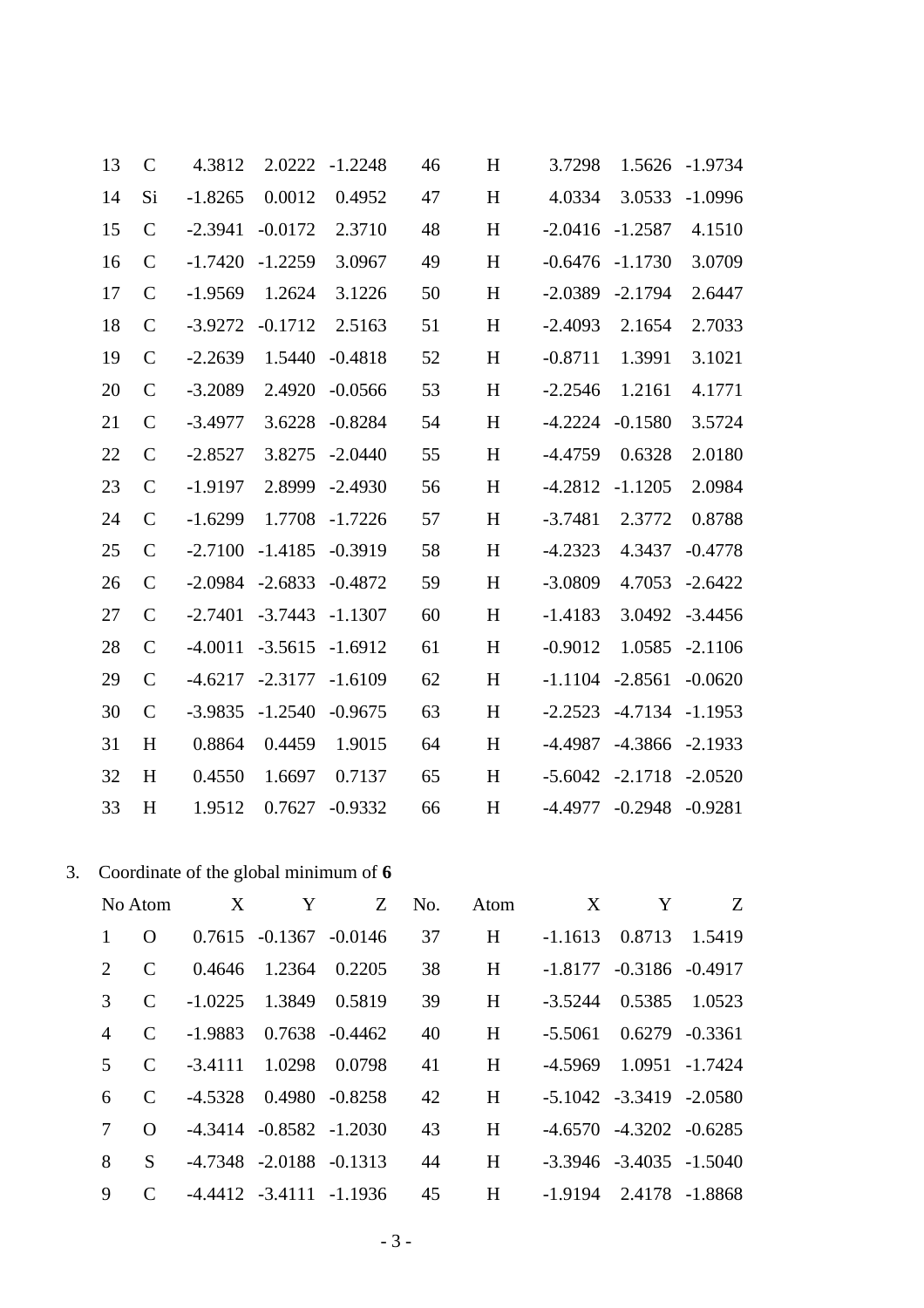| 10 | $\Omega$      | $-1.3083$ | 2.7745         | 0.7483    | 46 | H | $-2.4675$ | 0.8810            | $-2.5748$         |
|----|---------------|-----------|----------------|-----------|----|---|-----------|-------------------|-------------------|
| 11 | $\mathbf C$   | $-1.7763$ | 1.3330         | $-1.8570$ | 47 | H | $-0.7690$ | 1.1144            | $-2.2248$         |
| 12 | $\Omega$      | $-3.6131$ | 2.4333         | 0.2572    | 48 | H | $-2.6601$ | 4.8344            | $-0.1140$         |
| 13 | $\mathbf{O}$  | $-6.1520$ | $-1.9339$      | 0.1466    | 49 | H | $-3.8615$ | 4.8731            | 1.1756            |
| 14 | $\mathbf{O}$  | $-3.7448$ | $-2.0232$      | 0.9245    | 50 | H | $-2.1328$ | 5.1293            | 1.5422            |
| 15 | $\mathcal{C}$ | $-2.6582$ | 3.0500         | 1.1235    | 51 | H | $-2.2185$ | 3.2448            | 3.2494            |
| 16 | $\mathcal{C}$ | $-2.8410$ | 4.5584         | 0.9319    | 52 | H | $-2.8014$ | 1.6498            | 2.8102            |
| 17 | $\mathbf C$   | $-2.9209$ | 2.7156         | 2.5963    | 53 | H | $-3.9453$ | 2.9788            | 2.8812            |
| 18 | Si            | 2.3364    | $-0.6289$      | $-0.2575$ | 54 | H | 1.1143    | $-3.3530$         | 0.4112            |
| 19 | $\mathsf{C}$  | 2.3910    | $-2.4214$      | $-1.1259$ | 55 | H | 2.8481    | $-3.5747$         | 0.6999            |
| 20 | $\mathbf C$   | 2.0799    | $-3.5234$      | $-0.0796$ | 56 | H | 2.0381    | $-4.5115$         | $-0.5532$         |
| 21 | $\mathcal{C}$ | 3.7722    | $-2.7189$      | $-1.7466$ | 57 | H | 4.5699    | $-2.6880$         | $-0.9970$         |
| 22 | $\mathbf C$   | 1.3075    | $-2.5188$      | $-2.2276$ | 58 | H | 3.7889    | $-3.7183$         | $-2.1974$         |
| 23 | $\mathcal{C}$ | 3.2549    | 0.6887         | $-1.2350$ | 59 | H | 4.0295    | $-2.0062$         | $-2.5364$         |
| 24 | $\mathbf C$   | 4.0057    | 1.6889         | $-0.5830$ | 60 | H | 1.2995    | $-3.5180$         | $-2.6793$         |
| 25 | $\mathbf C$   | 4.6719    | 2.6861         | $-1.3020$ | 61 | H | 1.4734    | $-1.8037$         | $-3.0375$         |
| 26 | $\mathcal{C}$ | 4.5936    | 2.7167         | $-2.6894$ | 62 | H | 0.3048    | $-2.3346$         | $-1.8241$         |
| 27 | $\mathcal{C}$ | 3.8423    | 1.7558         | $-3.3568$ | 63 | H | 4.0794    | 1.7183            | 0.5039            |
| 28 | $\mathcal{C}$ | 3.1754    | 0.7581         | $-2.6379$ | 64 | H | 5.2463    | 3.4421            | $-0.7727$         |
| 29 | $\mathbf C$   | 3.1744    | $-0.8101$      | 1.4252    | 65 | H | 5.1087    | 3.4930            | $-3.2483$         |
| 30 | $\mathcal{C}$ | 4.5691    | $-0.9649$      | 1.5403    | 66 | H | 3.7673    | 1.7835            | $-4.4410$         |
| 31 | $\mathcal{C}$ | 5.1754    | $-1.1106$      | 2.7908    | 67 | H | 2.5871    |                   | $0.0426 - 3.2053$ |
| 32 | $\mathsf{C}$  |           | 4.4013 -1.1106 | 3.9476    | 68 | H |           | 5.2067 -0.9682    | 0.6570            |
| 33 | $\mathbf C$   |           | 3.0198 -0.9672 | 3.8564    | 69 | H |           | $6.2541 - 1.2251$ | 2.8595            |
| 34 | $\mathbf C$   |           | 2.4102 -0.8206 | 2.6078    | 70 | H |           | 4.8738 -1.2255    | 4.9192            |
| 35 | H             | 0.7003    | 1.8472         | $-0.6597$ | 71 | H |           | 2.4125 -0.9728    | 4.7579            |
| 36 | H             | 1.0647    | 1.6309         | 1.0519    | 72 | H |           | 1.3259 -0.7211    | 2.5724            |
|    |               |           |                |           |    |   |           |                   |                   |

### 4. Coordinate of the 4th minimum of 6

|  |  |  |  | No Atom X Y Z No. Atom X Y Z                           |  |
|--|--|--|--|--------------------------------------------------------|--|
|  |  |  |  | 1 0 1.1070 -0.2742 -0.1933 37 H -0.9836 -0.0283 1.4409 |  |
|  |  |  |  | 2 C 0.6948 0.8917 0.5138 38 H -1.4279 -0.3519 -0.9449  |  |
|  |  |  |  | 3 C -0.8193 0.8261 0.7717 39 H -3.2868 -0.2308 0.6613  |  |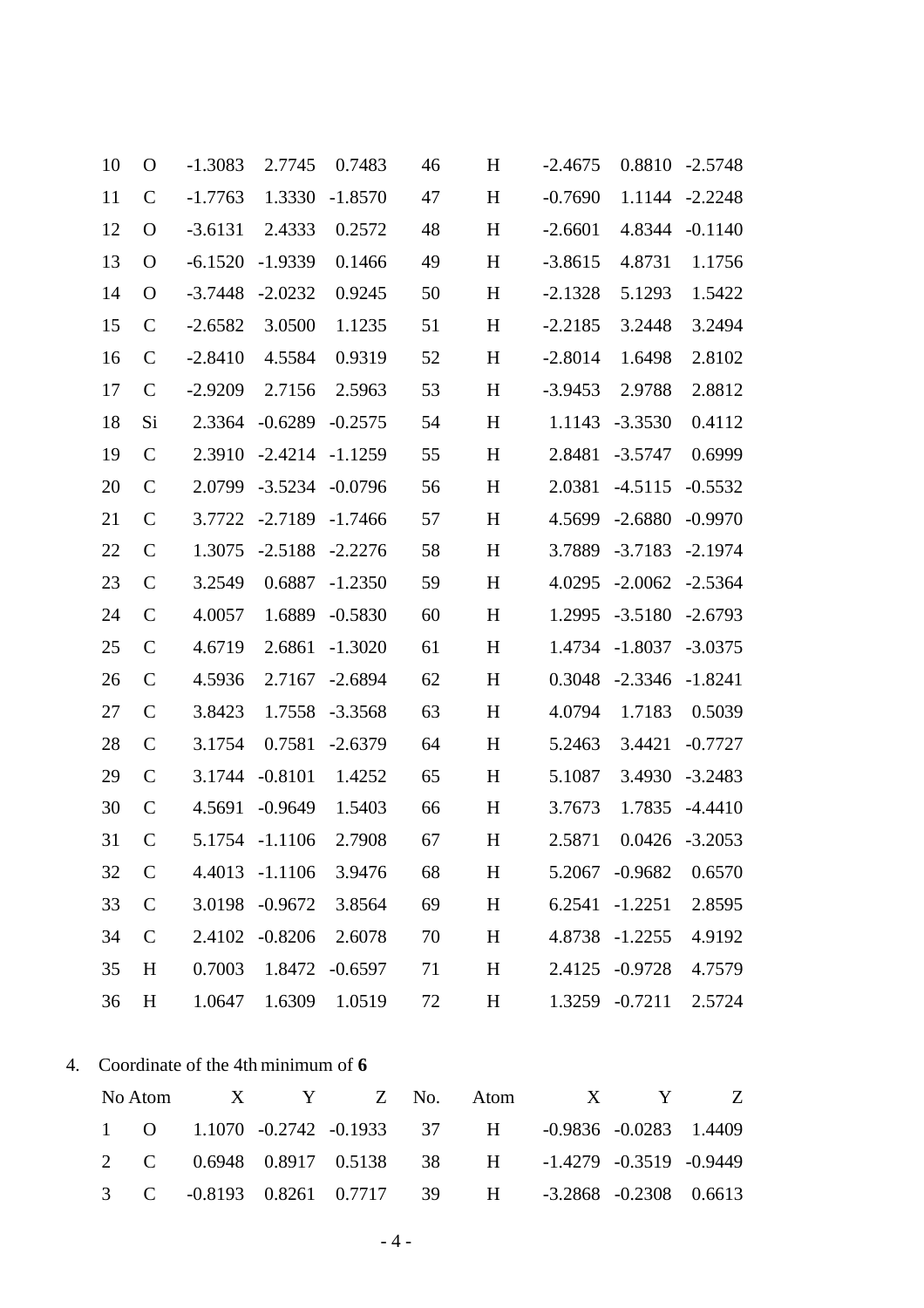| $\overline{4}$ | $\mathbf C$   | $-1.6703$ | 0.6203         | $-0.4976$      | 40 | H | $-4.2169$ | 1.3588                 | $-1.7684$      |
|----------------|---------------|-----------|----------------|----------------|----|---|-----------|------------------------|----------------|
| 5              | $\mathbf C$   | $-3.1380$ | 0.5980         | $-0.0375$      | 41 | H | $-3.8317$ | $-0.3703$              | $-1.8720$      |
| 6              | $\mathbf C$   | $-4.1384$ | 0.4319         | $-1.1913$      | 42 | H | $-7.3289$ | $-0.5383$              | 1.1688         |
| 7              | $\Omega$      | $-5.4468$ | 0.1776         | $-0.6816$      | 43 | H | $-7.9865$ | $-2.0125$              | 0.3975         |
| 8              | S             | $-5.9245$ | $-1.3706$      | $-0.5437$      | 44 | H | $-8.0995$ | $-0.4427$              | $-0.4530$      |
| 9              | $\mathcal{C}$ | $-7.4956$ | $-1.0533$      | 0.2208         | 45 | H | $-1.6207$ | 2.7073                 | $-1.1745$      |
| 10             | $\mathbf O$   | $-1.2128$ | 2.0254         | 1.4399         | 46 | H | $-2.0172$ | 1.5419                 | $-2.4478$      |
| 11             | $\mathcal{C}$ | $-1.4063$ | 1.7034         | $-1.5544$      | 47 | H | $-0.3648$ | 1.6835                 | $-1.8899$      |
| 12             | $\mathbf O$   | $-3.4461$ | 1.8167         | 0.6479         | 48 | H | $-2.6443$ | 4.2052                 | 1.3247         |
| 13             | $\Omega$      | $-5.0655$ | $-2.0388$      | 0.4110         | 49 | H | $-3.9315$ | 3.6890                 | 2.4132         |
| 14             | $\Omega$      | $-6.1476$ | $-1.9016$      | $-1.8713$      | 50 | H | $-2.2547$ | 3.8471                 | 3.0063         |
| 15             | $\mathcal{C}$ | $-2.6012$ | 2.0800         | 1.7686         | 51 | H | $-3.9996$ | 1.2724                 | 3.2326         |
| 16             | $\mathbf C$   | $-2.8768$ | 3.5345         | 2.1606         | 52 | H | $-2.3279$ | 1.4458                 | 3.8359         |
| 17             | $\mathbf C$   | $-2.9407$ | 1.1852         | 2.9661         | 53 | H | $-2.7559$ | 0.1268                 | 2.7624         |
| 18             | Si            | 2.7274    | $-0.5538$      | $-0.4793$      | 54 | H | 1.6995    | $-3.3975$              | $-0.9438$      |
| 19             | $\mathbf C$   | 2.9726    | $-1.8933$      | $-1.9323$      | 55 | H | 3.4285    | $-3.6101$              | $-0.6218$      |
| 20             | $\mathcal{C}$ | 2.6996    | $-3.3193$      | $-1.3864$      | 56 | H | 2.7633    | $-4.0640$              | $-2.1887$      |
| 21             | $\mathbf C$   | 4.4036    | $-1.8620$      | $-2.5096$      | 57 | H | 5.1566    | $-2.0647$              | $-1.7409$      |
| 22             | $\mathbf C$   | 1.9593    | $-1.6401$      | $-3.0752$      | 58 | H | 4.5245    | $-2.6219$              | $-3.2908$      |
| 23             | $\mathbf C$   | 3.5838    | 1.0820         | $-0.8367$      | 59 | H | 4.6423    | $-0.8948$              | $-2.9629$      |
| 24             | $\mathbf C$   | 3.5685    | 1.6589         | $-2.1198$      | 60 | H | 2.0558    | $-2.4022 -3.8578$      |                |
| 25             | $\mathsf{C}$  | 4.1868    |                | 2.8880 -2.3732 | 61 | H | 2.1084    | $-0.6694 -3.5550$      |                |
| 26             | $\mathcal{C}$ | 4.8236    |                | 3.5766 -1.3467 | 62 | H |           | 0.9254 -1.6740 -2.7117 |                |
| 27             | $\mathsf{C}$  | 4.8354    | 3.0411         | $-0.0641$      | 63 | H | 3.0694    |                        | 1.1704 -2.9518 |
| 28             | $\mathcal{C}$ | 4.2176    | 1.8127         | 0.1897         | 64 | H | 4.1639    | 3.3087                 | $-3.3753$      |
| 29             | $\mathbf C$   | 3.4930    | $-1.2931$      | 1.0816         | 65 | H | 5.3012    | 4.5323                 | $-1.5439$      |
| 30             | $\mathbf C$   |           | 2.6752 -1.7825 | 2.1180         | 66 | H | 5.3198    | 3.5803                 | 0.7460         |
| 31             | $\mathsf{C}$  | 3.2327    | $-2.3429$      | 3.2701         | 67 | H | 4.2350    | 1.4434                 | 1.2149         |
| 32             | $\mathcal{C}$ |           | 4.6152 -2.4294 | 3.4070         | 68 | H | 1.5896    | $-1.7401$              | 2.0393         |
| 33             | $\mathsf{C}$  | 5.4425    | -1.9587        | 2.3915         | 69 | H |           | 2.5847 -2.7154         | 4.0592         |
| 34             | $\mathbf C$   |           | 4.8884 -1.3983 | 1.2377         | 70 | H |           | 5.0474 -2.8666         | 4.3030         |
| 35             | H             | 0.9411    | 1.8023         | $-0.0461$      | 71 | H |           | 6.5223 -2.0280         | 2.4950         |
| 36             | H             | 1.2091    | 0.9647         | 1.4819         | 72 | H |           | 5.5668 -1.0395         | 0.4645         |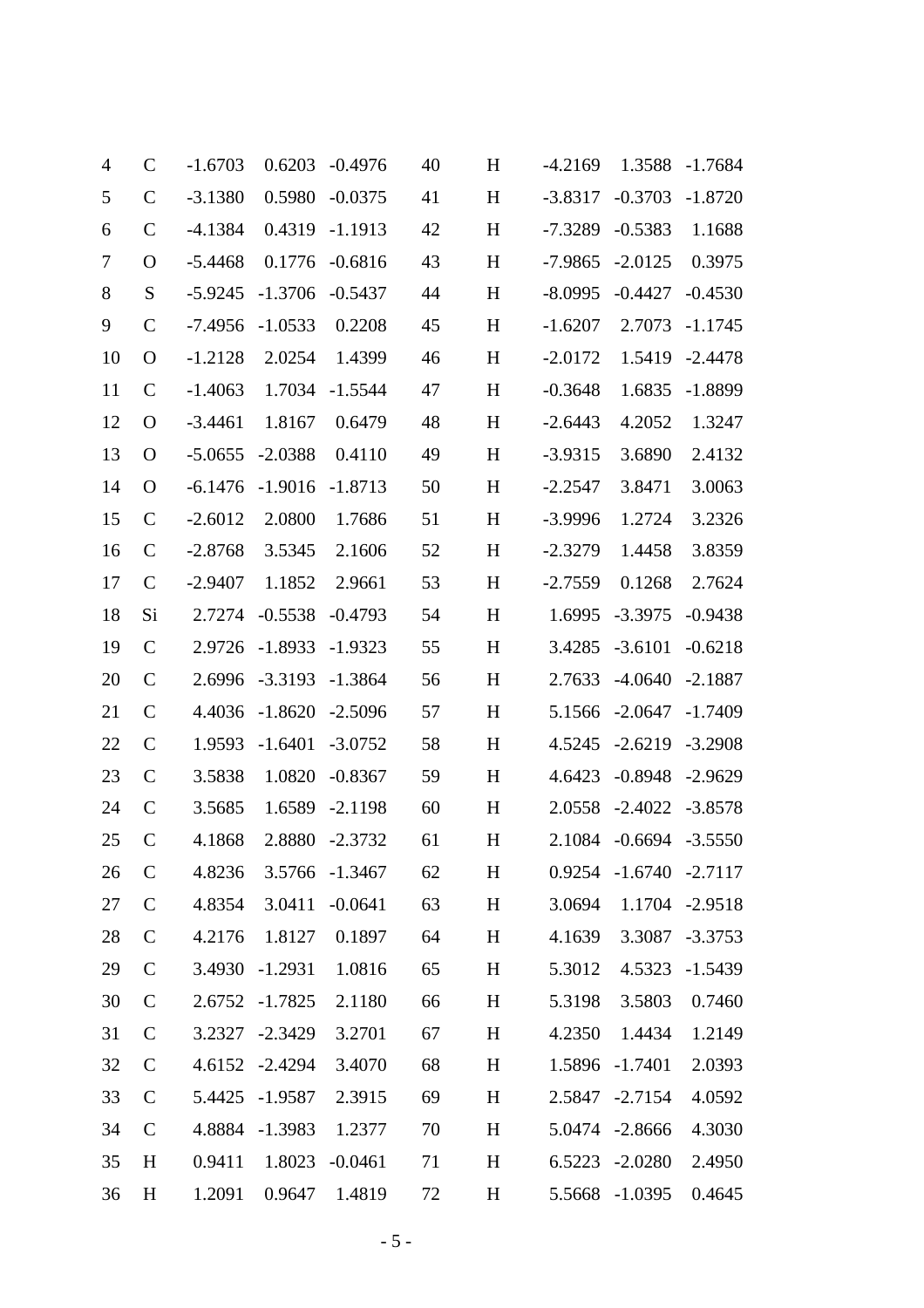| Coordinate of the global minimum of 19 | 5. |  |  |  |  |
|----------------------------------------|----|--|--|--|--|
|----------------------------------------|----|--|--|--|--|

|                | No Atom       | X         | Y         | Z         | No. | Atom | X         | Y         | Z              |
|----------------|---------------|-----------|-----------|-----------|-----|------|-----------|-----------|----------------|
| $\mathbf{1}$   | $\mathcal{C}$ | $-0.1740$ | 0.1761    | 0.1146    | 17  | H    | 0.0211    | 1.1723    | 0.5218         |
| $\overline{2}$ | $\mathsf{C}$  | $-1.6071$ | $-0.2687$ | 0.4478    | 18  | H    | $-1.7375$ | $-1.3273$ | 0.1877         |
| 3              | $\mathcal{C}$ | $-2.6645$ | 0.5581    | $-0.3230$ | 19  | H    | $-2.4054$ | 0.5292    | $-1.3901$      |
| $\overline{4}$ | $\mathbf C$   | $-4.0291$ | $-0.0614$ | $-0.1450$ | 20  | H    | $-4.4122$ | $-0.0058$ | 0.8665         |
| 5              | $\mathsf{C}$  | $-4.5088$ | $-1.1751$ | $-1.0401$ | 21  | H    | $-5.2338$ | $-1.8743$ | $-0.6425$      |
| 6              | $\Omega$      | $-4.9354$ | 0.1815    | $-1.2296$ | 22  | H    | $-3.8312$ | $-1.5931$ | $-1.7732$      |
| $\tau$         | $\Omega$      | $-1.8379$ | $-0.1458$ | 1.8566    | 23  | H    | $-1.1172$ | $-0.6347$ | 2.2979         |
| 8              | $\mathcal{C}$ | $-2.7128$ | 2.0286    | 0.1055    | 24  | H    | $-1.7567$ | 2.5291    | $-0.0730$      |
| 9              | S             | 1.0286    | $-0.9842$ | 0.8717    | 25  | H    | $-3.4779$ | 2.5688    | $-0.4632$      |
| 10             | $\mathsf{C}$  | 2.5431    | $-0.3347$ | 0.1898    | 26  | H    | $-2.9638$ | 2.1331    | 1.1664         |
| 11             | $\mathsf{C}$  | 3.3538    | $-1.1688$ | $-0.5861$ | 27  | H    | 3.0624    | $-2.1989$ | $-0.7777$      |
| 12             | $\mathsf{C}$  | 4.5484    | $-0.6878$ | $-1.1266$ | 28  | H    | 5.1720    | $-1.3412$ | $-1.7315$      |
| 13             | $\mathsf{C}$  | 4.9430    | 0.6272    | $-0.8865$ | 29  | H    | 5.8744    |           | 1.0006 -1.3047 |
| 14             | $\mathsf{C}$  | 4.1471    | 1.4598    | $-0.1017$ | 30  | H    | 4.4599    | 2.4820    | 0.0959         |
| 15             | $\mathbf C$   | 2.9520    | 0.9792    | 0.4387    | 31  | H    | 2.3551    | 1.6380    | 1.0640         |
| 16             | H             | $-0.0184$ | 0.1888    | $-0.9688$ |     |      |           |           |                |

#### 6. Coordinate of the 2nd minimum of **19**

|                             | No Atom  | X         | Y                             | Z              | No. | Atom | X      | Y                             | Z                 |
|-----------------------------|----------|-----------|-------------------------------|----------------|-----|------|--------|-------------------------------|-------------------|
| $\mathbf{1}$                | C        |           | $0.1783 - 0.0742$             | 0.0262         | 17  | H    |        | $-0.1140 - 0.1557$            | 1.0778            |
| $\mathcal{D}_{\mathcal{L}}$ | C        | 1.6013    |                               | 0.4938 -0.0980 | 18  | H    | 1.8158 |                               | $0.7301 - 1.1484$ |
| 3                           | C        |           | $2.6701 - 0.5057$             | 0.4065         | 19  | H    |        | 2.5059 -1.4641                | $-0.1047$         |
| 4                           | C        |           | 4.0489 -0.0046                | 0.0522         | 20  | H    | 4.3412 | 0.8961                        | 0.5778            |
| $\mathcal{F}$               | C        |           | $4.6672 -0.2903 -1.2923$      |                | 21  | H    | 5.3961 |                               | $0.4110 - 1.6791$ |
| 6                           | $\Omega$ |           | 5.0273 -1.0384 -0.1224        |                | 22  | H    |        | 4.0796 -0.7956 -2.0478        |                   |
| 7                           | $\Omega$ | 1.7037    | 1.7168                        | 0.6414         | 23  | H    | 0.9715 | 2.2857                        | 0.3360            |
| 8                           | C        |           | 2.5935 -0.7629                | 1.9151         | 24  | H    |        | 1.6281 -1.1915                | 2.1996            |
| 9                           | S        | $-1.0155$ | 1.0551                        | $-0.7892$      | 25  | H    |        | 3.3712 -1.4706                | 2.2235            |
| 10                          | C        | $-2.5403$ |                               | 0.2458 -0.3425 | 26  | H    | 2.7455 | 0.1564                        | 2.4908            |
| 11                          | C        |           | $-2.8280$ $-1.0528$ $-0.7742$ |                | 27  | H    |        | $-2.1268$ $-1.5977$ $-1.4004$ |                   |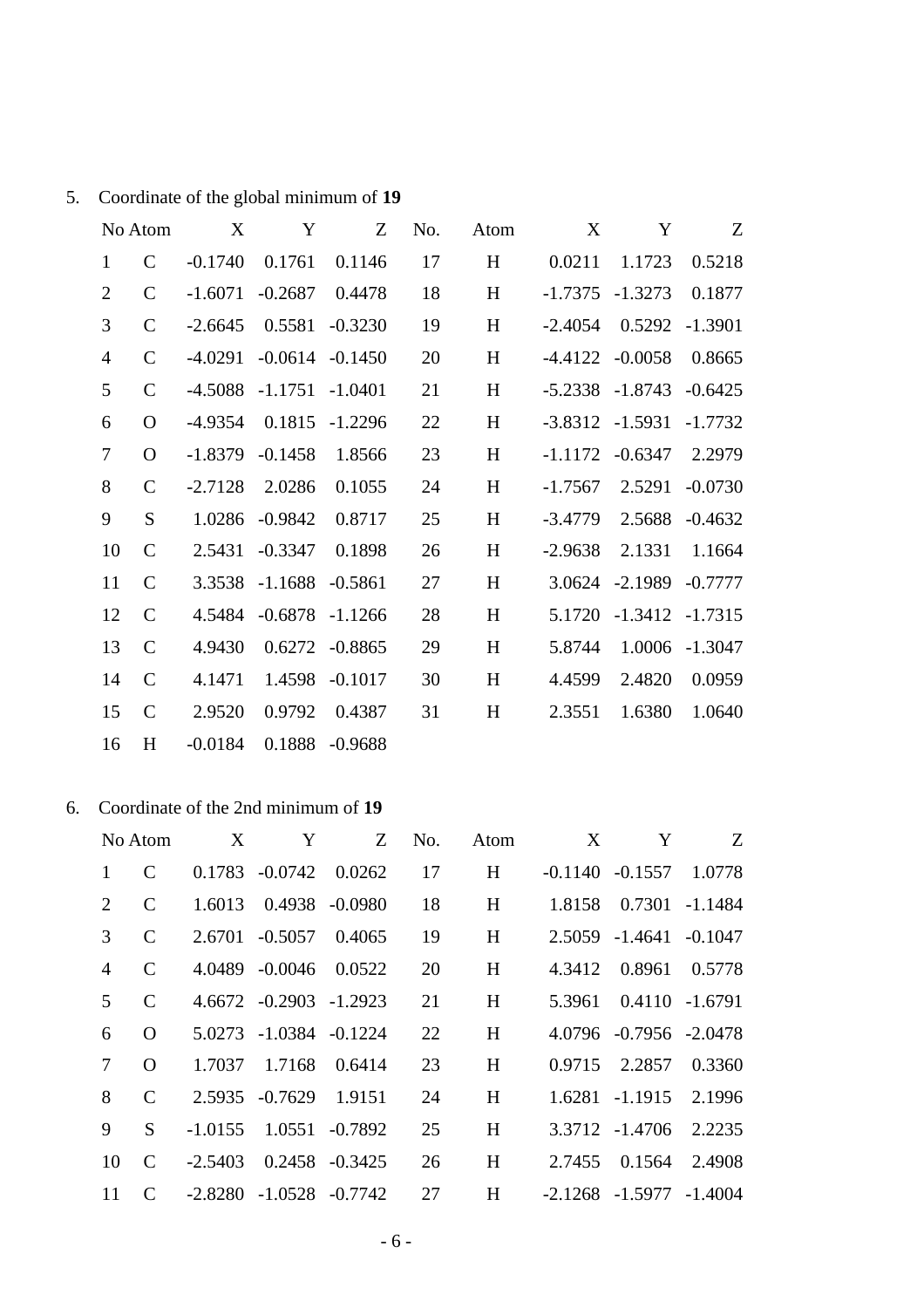|  | 12 C -4.0325 -1.6632 -0.4169  |  | 28 |
|--|-------------------------------|--|----|
|  | 13 C -4.9577 -0.9759 0.3669   |  | 29 |
|  | 14 C -4.6826 0.3235 0.7893    |  | 30 |
|  | 15 C -3.4786 0.9345 0.4320 31 |  |    |
|  | 16 H 0.1190 -1.0600 -0.4447   |  |    |

| H | $-4.2512$ $-2.6727$ $-0.7556$ |  |
|---|-------------------------------|--|
| H | $-5.8961$ $-1.4502$ 0.6431    |  |
| H | $-5.4060$ $0.8636$ $1.3947$   |  |
| H | $-3.2804$ 1.9503 0.7656       |  |
|   |                               |  |

7. Coordinate of the 3rd minimum of 19

|                | No Atom       | X         | Y                  | Z         | No. | Atom | X         | Y                 | Z                  |
|----------------|---------------|-----------|--------------------|-----------|-----|------|-----------|-------------------|--------------------|
| $\mathbf{1}$   | $\mathcal{C}$ | 0.3105    | $-1.5329$          | $-0.7378$ | 17  | H    |           | $0.8415 - 2.4703$ | $-0.9310$          |
| $\overline{2}$ | $\mathbf C$   | 1.1283    | $-0.6478$          | 0.2180    | 18  | H    | 0.5258    | 0.2052            | 0.5520             |
| 3              | $\mathsf{C}$  | 2.4084    | $-0.0983$          | $-0.4561$ | 19  | H    | 2.1159    | 0.3742            | $-1.4037$          |
| $\overline{4}$ | $\mathcal{C}$ | 3.0408    | 0.9508             | 0.4253    | 20  | H    | 3.4509    | 0.5642            | 1.3500             |
| 5              | $\mathsf{C}$  | 2.5892    | 2.3881             | 0.3801    | 21  | H    | 2.7070    | 2.9891            | 1.2731             |
| 6              | $\mathbf{O}$  | 3.7836    | 1.9513             | $-0.2842$ | 22  | H    | 1.7418    | 2.6560            | $-0.2377$          |
| $\tau$         | $\mathbf{O}$  | 1.4842    | $-1.3952$          | 1.3874    | 23  | H    | 0.6617    | $-1.8053$         | 1.7158             |
| 8              | $\mathbf C$   | 3.4394    | $-1.1856$          | $-0.7757$ | 24  | H    | 3.0342    | $-1.9305$         | $-1.4667$          |
| 9              | S             | $-1.2961$ | $-2.0241$          | 0.0059    | 25  | H    | 4.3257    | $-0.7467$         | $-1.2474$          |
| 10             | $\mathsf{C}$  | $-2.1650$ | $-0.4670$          | $-0.0448$ | 26  | H    | 3.7767    | $-1.7024$         | 0.1292             |
| 11             | $\mathcal{C}$ | $-2.6139$ | 0.1032             | 1.1504    | 27  | H    | $-2.4390$ | $-0.3953$         | 2.1009             |
| 12             | $\mathsf{C}$  | $-3.2923$ | 1.3238             | 1.1380    | 28  | H    | $-3.6362$ | 1.7629            | 2.0711             |
| 13             | $\mathcal{C}$ | $-3.5341$ | 1.9752             | $-0.0702$ | 29  | H    | $-4.0663$ | 2.9232            | $-0.0799$          |
| 14             | $\mathsf{C}$  | $-3.1045$ | 1.4039             | $-1.2667$ | 30  | H    | $-3.3057$ |                   | 1.9044 -2.2106     |
| 15             | $\mathbf C$   | $-2.4255$ | 0.1834             | $-1.2549$ | 31  | H    | $-2.1170$ |                   | $-0.2565 - 2.1997$ |
| 16             | H             | 0.1403    | $-1.0366 - 1.6976$ |           |     |      |           |                   |                    |

8. Coordinate of the 4th minimum of 19

|                |                   | No Atom X Y   |                                   |    | Z No. Atom  | X      | Y                           |  |
|----------------|-------------------|---------------|-----------------------------------|----|-------------|--------|-----------------------------|--|
|                |                   |               | C $0.3399 -0.3167 0.1239 17$ H    |    |             |        | $0.3907$ $0.5639$ $-0.5231$ |  |
| 2 $\mathbf{C}$ |                   |               | 1.6710 -1.0848 0.0867 18 H        |    |             |        | 1.5616 -2.0422 0.6127       |  |
|                |                   |               | C $2.8649 -0.3326$ 0.7229 19      |    | $H$ and $H$ |        | 3.7574 -0.9541 0.5630       |  |
|                |                   |               | C $3.1092$ $1.0094$ $0.0763$ 20 H |    |             |        | 2.3266 1.7384 0.2354        |  |
|                |                   |               | C $3.9905$ $1.1374$ $-1.1386$ 21  |    | H           |        | 3.8010 1.9509 -1.8269       |  |
| 6.             | $\Omega = 4.4640$ | 1.4729 0.1735 |                                   | 22 | H           | 4.3747 | 0.2356 -1.5998              |  |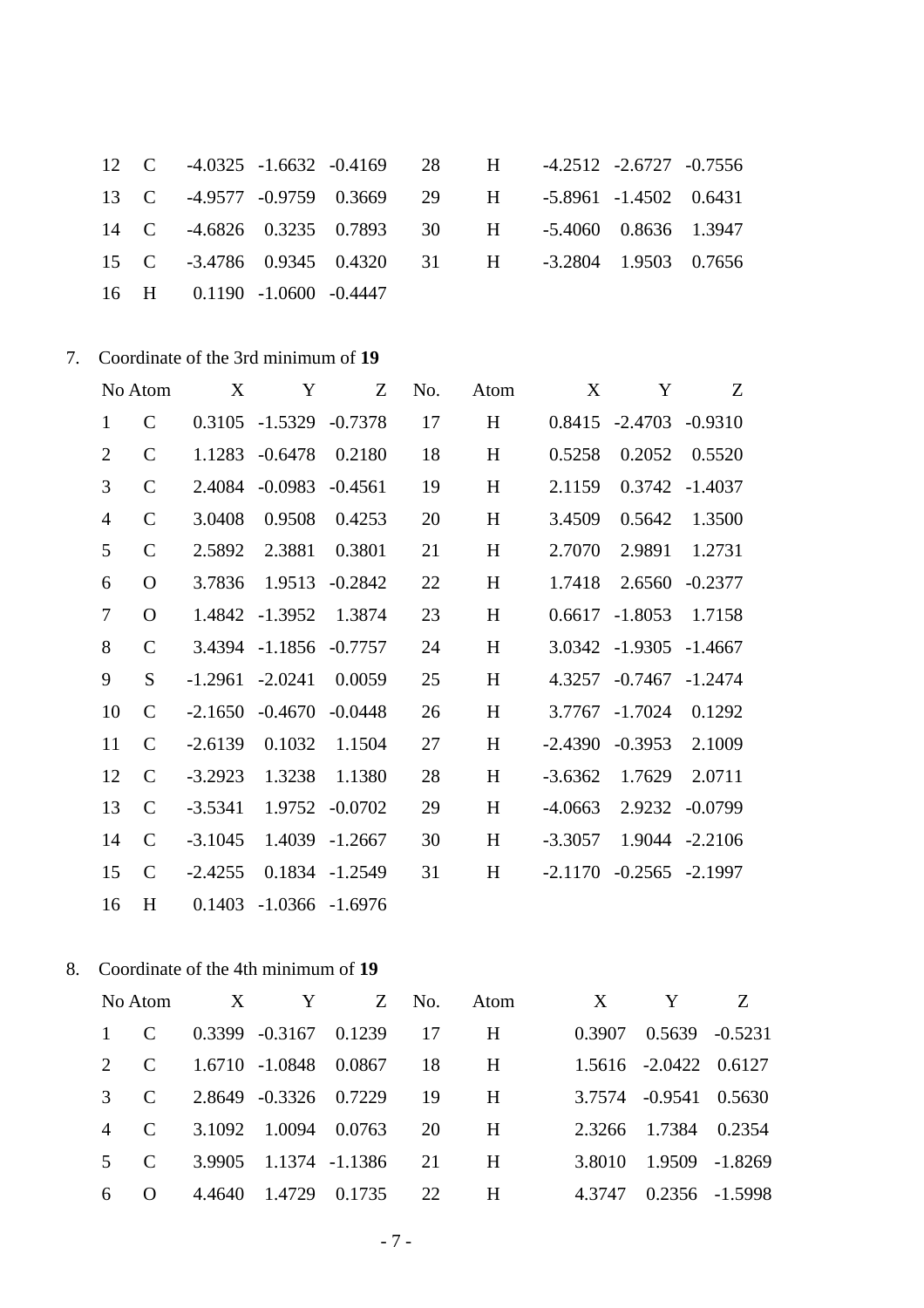| $\tau$       | $\overline{O}$ | 2.0111 -1.3987 -1.2721 23 H                            |  |    |   |                          | 1.2403 -1.8669 -1.6463     |  |
|--------------|----------------|--------------------------------------------------------|--|----|---|--------------------------|----------------------------|--|
| 8            | $\mathcal{C}$  | 2.6935 -0.1618 2.2342                                  |  | 24 |   | H 2.4955 -1.1237 2.7179  |                            |  |
| 9            | S.             | $-1.0149$ $-1.3879$ $-0.4980$                          |  | 25 | H |                          | 3.6044 0.2555 2.6777       |  |
|              |                | $10 \quad C \quad -2.4048 \quad -0.3111 \quad -0.2005$ |  | 26 | H |                          | 1.8753 0.5233 2.4780       |  |
| $11 \quad C$ |                | $-2.5121$ 0.9311 $-0.8338$                             |  | 27 |   | H -1.7494 1.2662 -1.5318 |                            |  |
|              |                | 12 C -3.6139 1.7538 -0.5889                            |  | 28 | H |                          | $-3.6926$ 2.7180 $-1.0847$ |  |
|              |                | 13 C -4.6171 1.3355 0.2838                             |  | 29 | H |                          | $-5.4761$ 1.9747 0.4721    |  |
| 14           | $\overline{C}$ | $-4.5229$ 0.0925 0.9074                                |  | 30 | H | -5.3084 -0.2388 1.5817   |                            |  |
| 15           | $\mathbf{C}$   | $-3.4215$ $-0.7306$ $0.6625$ 31                        |  |    |   | H -3.3650 -1.7001 1.1520 |                            |  |
| 16           | $\mathbf{H}$   | 0.0921 -0.0051 1.1420                                  |  |    |   |                          |                            |  |

### 9. Coordinate of the global minimum of 8

|                  | No Atom       | X         | Y         | Z         | No. | Atom                      | X         | Y         | Z         |
|------------------|---------------|-----------|-----------|-----------|-----|---------------------------|-----------|-----------|-----------|
| $\mathbf{1}$     | $\Omega$      | 1.5069    | $-0.3014$ | $-0.2529$ | 34  | H                         | $-1.0203$ | $-0.3525$ | $-1.0278$ |
| $\overline{2}$   | $\mathsf{C}$  | 1.0221    | 0.6241    | 0.7160    | 35  | H                         | $-2.8591$ | $-0.7823$ | 0.5324    |
| 3                | $\mathcal{C}$ | $-0.4813$ | 0.3918    | 0.9371    | 36  | H                         | $-3.3739$ | $-0.2606$ | $-1.9698$ |
| $\overline{4}$   | $\mathsf{C}$  | $-1.3276$ | 0.4546    | $-0.3509$ | 37  | H                         | $-3.9795$ | 1.3120    | $-1.3913$ |
| 5                | $\mathsf{C}$  | $-2.7888$ | 0.2119    | 0.0747    | 38  | H                         | $-1.4236$ | 2.6442    | $-0.4723$ |
| 6                | $\mathcal{C}$ | $-3.7735$ | 0.2757    | $-1.1025$ | 39  | H                         | $-1.7646$ | 1.8190    | $-2.0013$ |
| $\boldsymbol{7}$ | $\mathbf I$   | $-5.6636$ | $-0.6449$ | $-0.5729$ | 40  | H                         | $-0.1156$ | 1.9220    | $-1.4233$ |
| 8                | $\mathbf O$   | $-0.9498$ | 1.3526    | 1.8836    | 41  | $\, {\rm H}$              | $-3.7710$ | 2.5362    | 3.2060    |
| 9                | $\mathcal{C}$ | $-1.1510$ | 1.7868    | $-1.0958$ | 42  | $\boldsymbol{\mathrm{H}}$ | $-2.5264$ | 3.3924    | 2.2971    |
| 10               | $\mathbf{O}$  | $-3.1665$ | 1.1998    | 1.0363    | 43  | H                         | $-2.1063$ | 2.6530    | 3.8414    |
| 11               | $\mathsf{C}$  | $-2.3375$ | 1.2315    | 2.1982    | 44  | H                         | $-3.6707$ | $-0.0086$ | 3.3961    |
| 12               | $\mathsf{C}$  | $-2.7094$ | 2.5204    | 2.9366    | 45  | H                         | $-2.0123$ | 0.1211    | 4.0451    |
| 13               | $\mathsf{C}$  | $-2.6095$ | 0.0453    | 3.1299    | 46  | H                         | $-2.3531$ | $-0.9135$ | 2.6707    |
| 14               | Si            | 3.1386    | $-0.3775$ | $-0.5972$ | 47  | H                         | 2.3174    | $-3.0899$ | $-1.7504$ |
| 15               | $\mathsf{C}$  | 3.4545    | $-1.2947$ | $-2.3372$ | 48  | H                         | 4.0636    | $-3.2409$ | $-1.4925$ |
| 16               | $\mathcal{C}$ | 3.2998    | $-2.8278$ | $-2.1607$ | 49  | H                         | 3.4029    | $-3.3445$ | $-3.1224$ |
| 17               | $\mathcal{C}$ | 2.4024    | $-0.8463$ | $-3.3809$ | 50  | H                         | 1.3814    | $-1.0483$ | $-3.0361$ |
| 18               | $\mathcal{C}$ | 4.8671    | $-1.0108$ | $-2.8901$ | 51  | H                         | 2.4694    | 0.2212    | $-3.6057$ |
| 19               | $\mathsf{C}$  | 3.8660    | 1.3553    | $-0.5400$ | 52  | H                         | 2.5396    | $-1.3821$ | $-4.3278$ |
| 20               | $\mathsf{C}$  | 3.7762    | 2.2302    | $-1.6382$ | 53  | H                         | 5.0236    | 0.0540    | $-3.0895$ |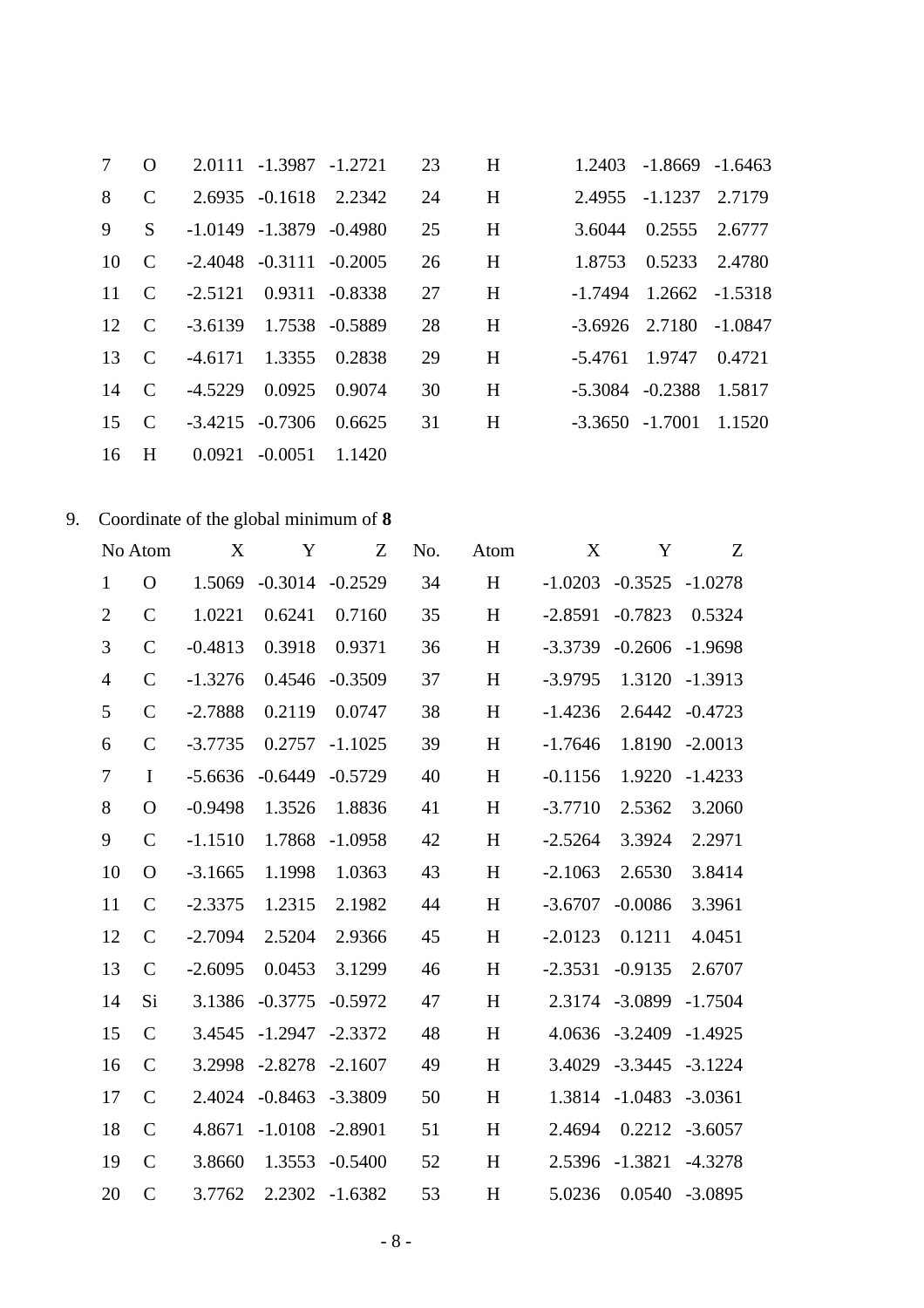| 21 | $\mathcal{C}$ | 4.2978            |                  | 3.5270 -1.5809 | 54 | H |        | 5.0287 -1.5422 -3.8355 |                |
|----|---------------|-------------------|------------------|----------------|----|---|--------|------------------------|----------------|
| 22 | $\mathcal{C}$ | 4.9097            |                  | 3.9852 -0.4195 | 55 | H |        | 5.6486 -1.3383 -2.1966 |                |
| 23 | $\mathcal{C}$ | 4.9930            | 3.1502           | 0.6886         | 56 | H | 3.2920 |                        | 1.9275 -2.5623 |
| 24 | $\mathcal{C}$ | 4.4719            | 1.8539           | 0.6318         | 57 | H | 4.2188 |                        | 4.1808 -2.4459 |
| 25 | $\mathcal{C}$ | 3.9841            | -1.4192          | 0.7325         | 58 | H | 5.3120 |                        | 4.9934 -0.3750 |
| 26 | $\mathcal{C}$ |                   | 3.2232 -2.2021   | 1.6216         | 59 | H | 5.4580 | 3.5065                 | 1.6043         |
| 27 | $\mathcal{C}$ |                   | 3.8413 -2.9854   | 2.5998         | 60 | H | 4.5422 | 1.2442                 | 1.5323         |
| 28 | $\mathcal{C}$ |                   | 5.2290 -3.0055   | 2.7056         | 61 | H |        | 2.1359 -2.2174         | 1.5610         |
| 29 | $\mathcal{C}$ |                   | $6.0012 -2.2448$ | 1.8324         | 62 | H |        | 3.2368 -3.5826         | 3.2775         |
| 30 | $\mathcal{C}$ |                   | 5.3864 -1.4608   | 0.8528         | 63 | H |        | 5.7085 -3.6156         | 3.4662         |
| 31 | H             | 1.1992            | 1.6594           | 0.3998         | 64 | H |        | 7.0852 -2.2608         | 1.9118         |
| 32 | H             | 1.5395            | 0.4914           | 1.6761         | 65 | H |        | 6.0228 -0.8773         | 0.1886         |
| 33 | H             | $-0.5806 -0.6131$ |                  | 1.3675         |    |   |        |                        |                |

# 10. Coordinate of the global minimum of 13

|                | No Atom       | X         | Y         | Z         | No. | Atom      | X         | Y         | Z         |
|----------------|---------------|-----------|-----------|-----------|-----|-----------|-----------|-----------|-----------|
| $\mathbf{1}$   | $\mathcal{C}$ | $-2.5292$ | 0.7586    | $-0.2127$ | 21  | H         | $-2.9774$ | 1.6360    | $-0.6935$ |
| $\overline{2}$ | $\mathbf C$   | $-1.0003$ | 0.8543    | $-0.3527$ | 22  | H         | $-0.7753$ | 0.8766    | $-1.4267$ |
| 3              | $\mathbf C$   | $-0.1917$ | $-0.2795$ | 0.3148    | 23  | H         | $-0.4174$ | $-1.2338$ | $-0.1757$ |
| $\overline{4}$ | $\mathbf C$   | 1.2977    | 0.0441    | 0.0771    | 24  | H         | 1.4815    | 0.0700    | $-1.0039$ |
| 5              | $\mathbf{O}$  | 1.5934    | 1.3255    | 0.6358    | 25  | H         | $-1.5722$ | $-0.6929$ | 1.9577    |
| 6              | $\mathcal{C}$ | 0.7916    | 2.3863    | 0.1185    | 26  | H         | 0.0650    | $-1.2290$ | 2.2663    |
| 7              | $\mathbf{O}$  | $-0.6074$ | 2.1129    | 0.2094    | 27  | H         | $-0.3241$ | 0.4950    | 2.3651    |
| $8\,$          | $\mathbf C$   | $-0.5216$ | $-0.4266$ | 1.8085    | 28  | $H_{\rm}$ | 1.0499    | 1.9722    | $-2.0234$ |
| 9              | $\mathcal{C}$ | 1.2071    | 2.7800    | $-1.3033$ | 29  | H         | 0.6209    | 3.6338    | $-1.6603$ |
| 10             | $\mathsf{C}$  | 1.0408    | 3.5818    | 1.0423    | 30  | H         | 2.2722    | 3.0326    | $-1.3443$ |
| 11             | $\mathsf{C}$  | 2.2429    | $-0.9911$ | 0.7058    | 31  | H         | 0.7535    | 3.3349    | 2.0715    |
| 12             | $\mathbf I$   | 4.2309    | $-0.8309$ | $-0.1442$ | 32  | H         | 2.1003    | 3.8595    | 1.0620    |
| 13             | S             | $-3.2145$ | $-0.7482$ | $-0.9868$ | 33  | H         | 0.4463    | 4.4516    | 0.7423    |
| 14             | $\mathcal{C}$ | $-4.8985$ | $-0.6591$ | $-0.4054$ | 34  | H         | 1.8818    | $-2.0079$ | 0.5184    |
| 15             | $\mathcal{C}$ | $-5.4395$ | $-1.7569$ | 0.2713    | 35  | H         | 2.3323    | $-0.8411$ | 1.7871    |
| 16             | $\mathcal{C}$ | $-6.7575$ | $-1.7237$ | 0.7324    | 36  | H         | $-4.8391$ | $-2.6463$ | 0.4477    |
| 17             | $\mathcal{C}$ | $-7.5453$ | $-0.5957$ | 0.5114    | 37  | H         | $-7.1688$ | $-2.5797$ | 1.2611    |